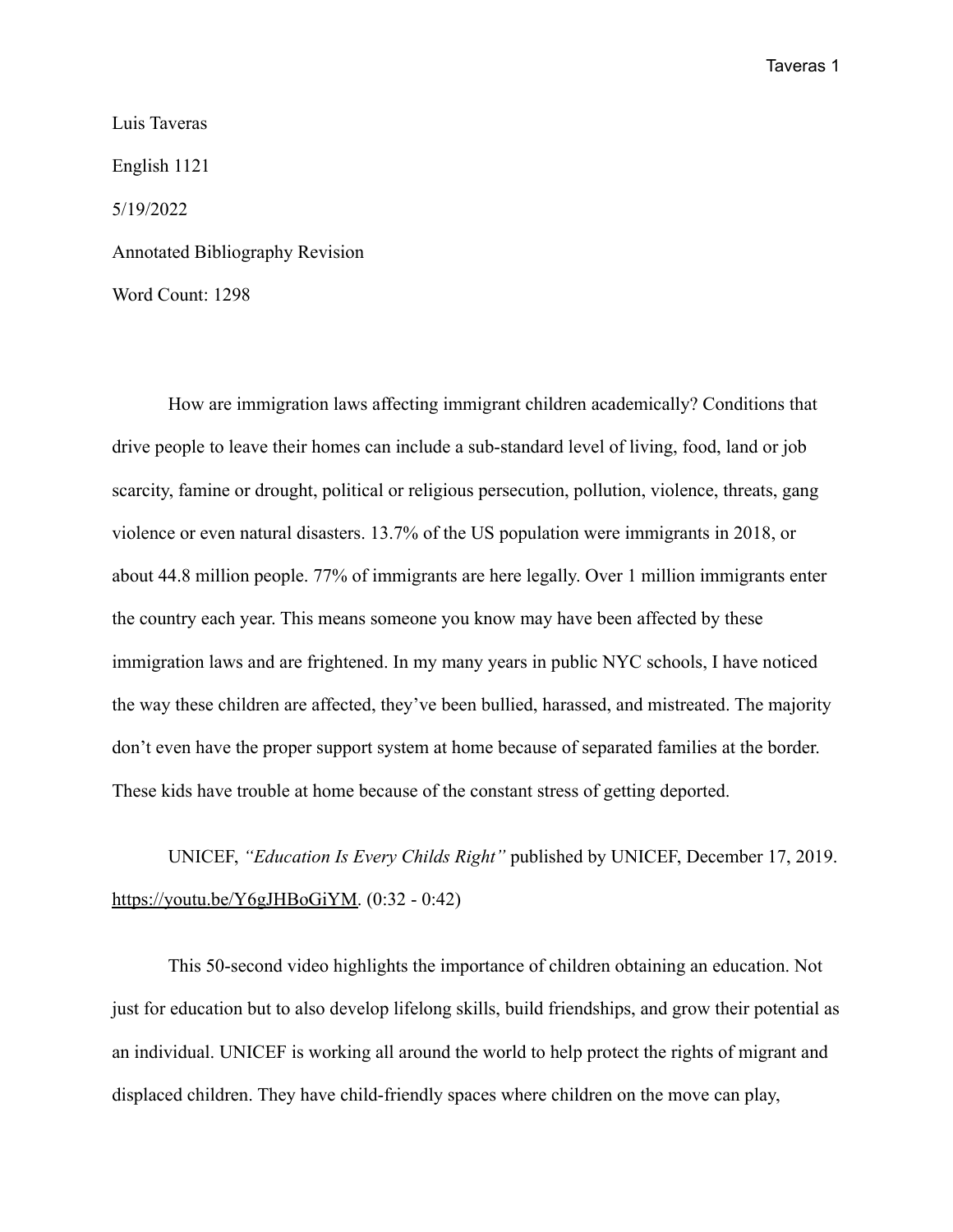mothers can feed their babies, and separated families can reunite. UNICEF also collects, analyses and disseminates data and gathers evidence about the situation and individual experiences of children and young people on the move. They help keep families together, work to end child immigration detention by helping governments put in place alternative community family-based solutions, work with governments, the private sector and civil society. They empower children and youth on the move with cutting-edge solutions, partnering with them and making their voices heard.

Helping young refugees is so important no only to aid them in their time of need but it makes them feel less alone. Many of them being separated from their families desperately need a feeling of belonging somewhere. So all these children get to bond with each other because of the hardships they're going through together. It goes way beyond education, These schools act as a temporary place they can call home, where they can roam freely letting the pressure and anxiety go, where they can act like a kid again.

"Education is empowerment, Education is a lifeline, Education is hope, Education is every child's right"

Luiselli, Valeria "Tell Me How It Ends: An Essay in 40 Questions" Coffee House Press, March 03, 2017.

## <https://ebookcentral.proquest.com/lib/citytech-ebooks/reader.action?docID=4818096>

Valeria begins volunteering in 2015 at a non-profit called The Door. There she interviews child immigrants and the first question she always asks is "Why did you come to the United States?" The answers are often the same, reuniting with their parents. Others have other factors like being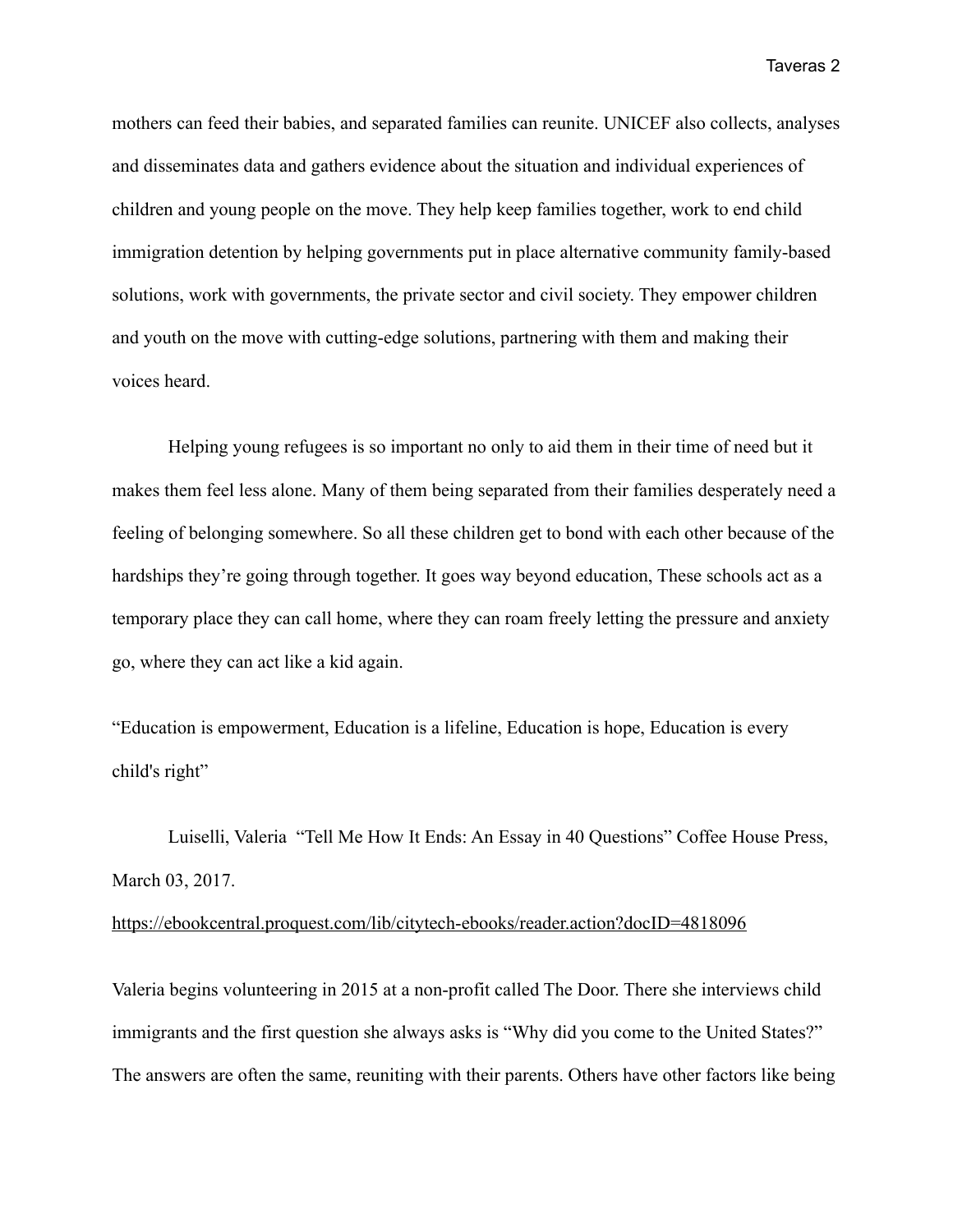pushed out by violence in their country. These kids are not searching for anything just trying to stay alive. The Children are full of horrendous stories about their journey to the United States giving haunting details.

This text exposes what the children face during the traumatic experience of immigration. I extremely support this text because it highlights the disastrous and exhausting progress that is immigration. The children see so much that many adults couldn't even fathom. Not only are they being chased out of their own home but, here in the United States, they are also penalized by the residents. "The subject in question raised a complaint against gang members who waited for him outside of his high school every day, frequently followed him home, and began threatening to kill him." No matter where they are, they never feel safe because someone is always out to get them. This quote perfectly highlights my research question, it shows how in school immigrant children feel like their life is still in danger. So they are left with no choice, either stay home in danger of gang violence and end up being a victim of it or leave home, go to the United States for a better opportunity, and still be in constant fear for their life. Not only will this affect them academically but also, in the future they will undoubtedly have many mental health issues because of their rough upbringing.

I personally love the authors writing style because it makes the reader feel like they are in the room with them. Experiencing the child's movements, their body language, and their fears. This author's intended audience on the surface would be the law but, really this is a message for all immigrants, especially children, to show that they are not alone and that these experiences are happening to many children around the world. The author is very credible because she is taking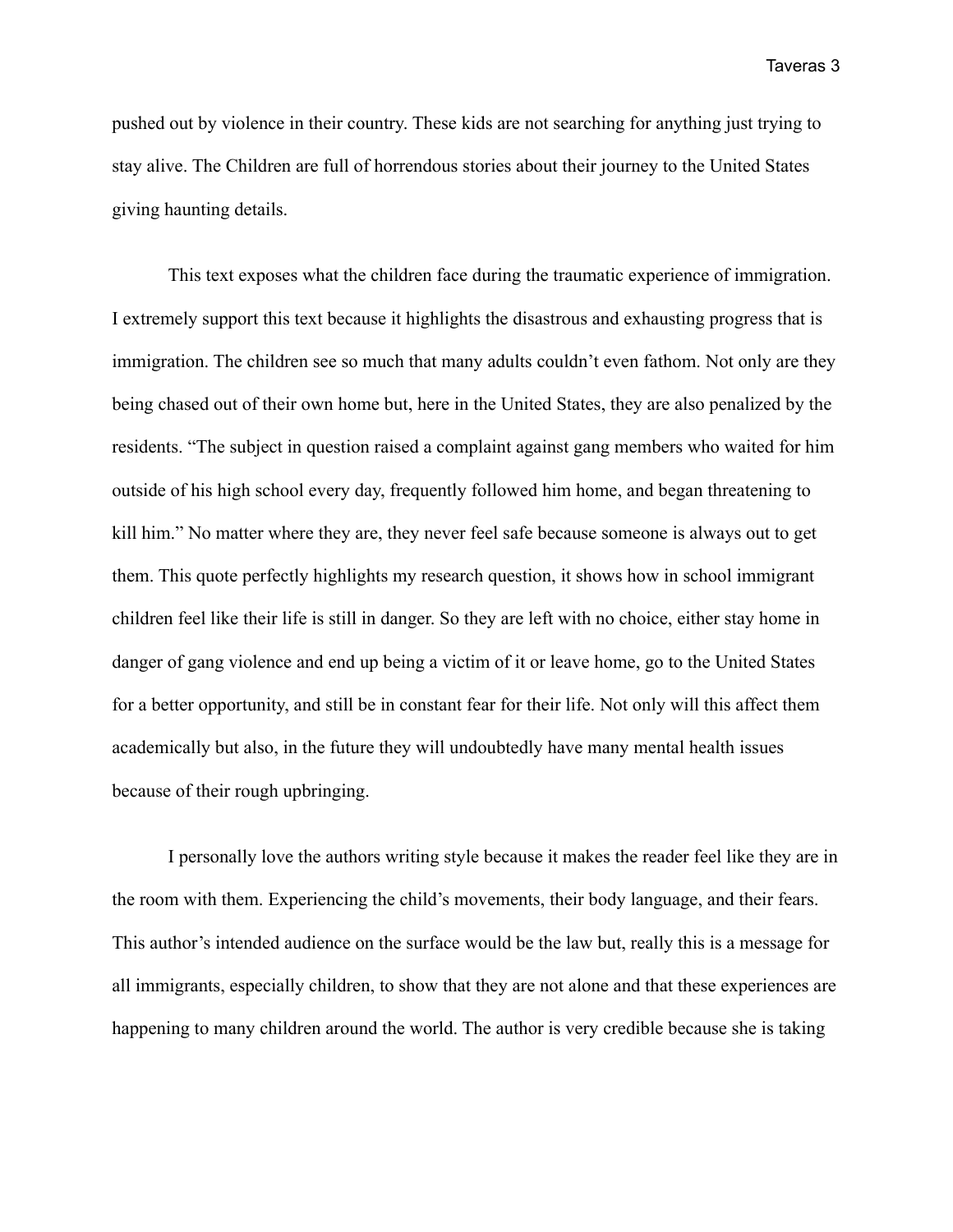the story directly from the children that experienced these things, with the help of lawyers she has to be extremely credible to help build cases for the children.

"The Crisis will deepen and spread, and things will fall apart, unless all those kids find a way to become quickly and fully integrated. These kids have been through the worst. They arrive to find an unfamiliar country and a new language, but also a group of strangers that they must now call their family. They have to deal with family reunifications, interrupted education, acculturation, and trauma.

Corey Mitchell, *"Kids Count: Immigrants and Their Children Face Challenges on Path to Opportunity"* Published by EducationWeek, October 24, 2017. [https://www.edweek.org/leadership/kids-count-immigrants-and-their-children-face-challenges-on](https://www.edweek.org/leadership/kids-count-immigrants-and-their-children-face-challenges-on-path-to-opportunity/2017/10#:~:text=Children%20of%20immigrants%20often%20face,income%20families%2C%20the%20report%20found) [-path-to-opportunity/2017/10#:~:text=Children%20of%20immigrants%20often%20face,income](https://www.edweek.org/leadership/kids-count-immigrants-and-their-children-face-challenges-on-path-to-opportunity/2017/10#:~:text=Children%20of%20immigrants%20often%20face,income%20families%2C%20the%20report%20found) [%20families%2C%20the%20report%20found.](https://www.edweek.org/leadership/kids-count-immigrants-and-their-children-face-challenges-on-path-to-opportunity/2017/10#:~:text=Children%20of%20immigrants%20often%20face,income%20families%2C%20the%20report%20found)

This paper brings into light the fact that immigrant children are more likely to struggle with their education and be impoverished. These opportunities are stripped for them at an early age leading them to struggle later in life. Not only that but, studies show that some schools aren't equipped to handle the needs of immigrant students. Reports say that these children represent less than a quarter of the nation's population of children, but account for nearly a third of those from low-income families.

This is very important because this allows the educational system to understand more about its students. Something that they should already understand and are currently failing at.